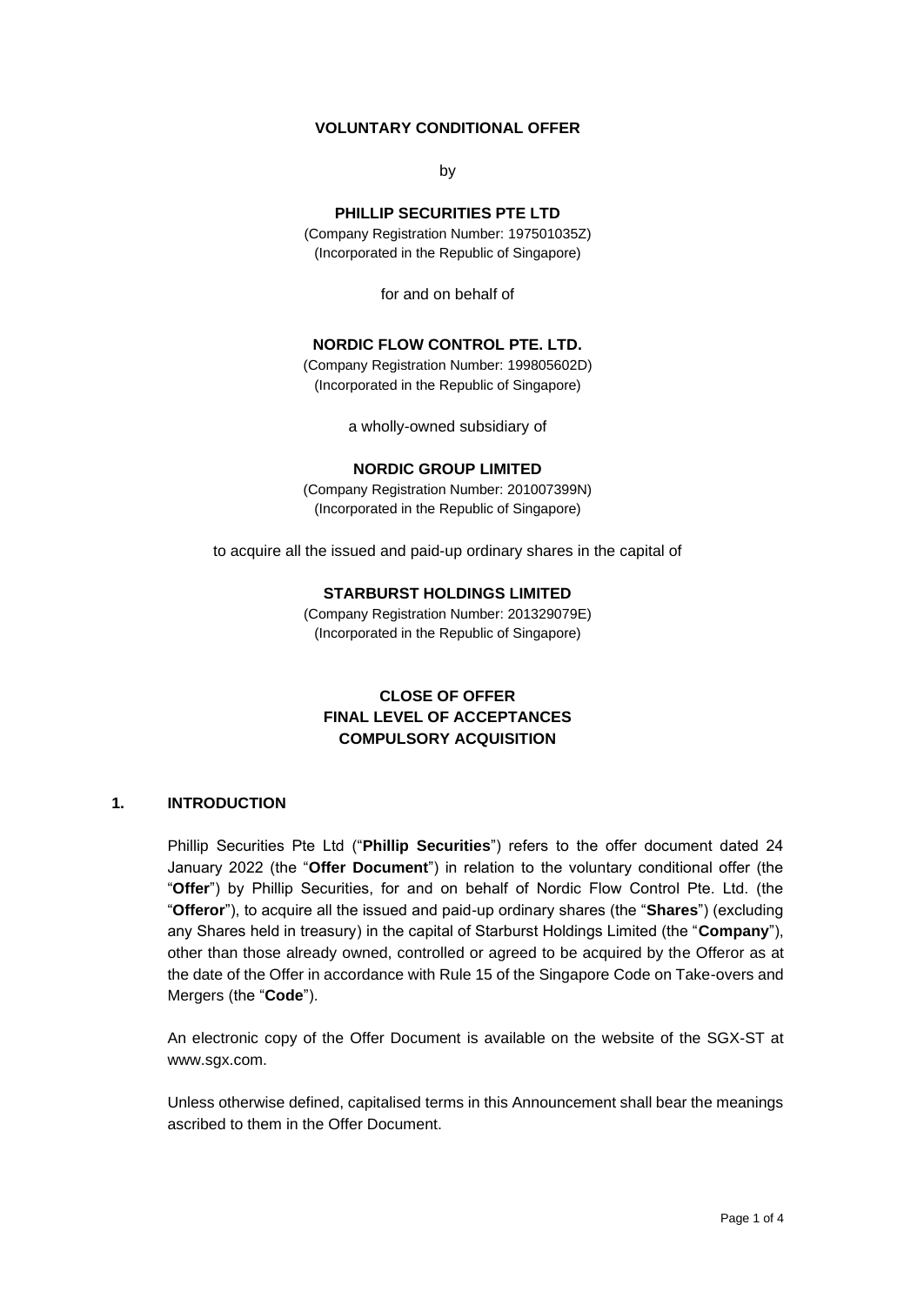## **2. CLOSE OF OFFER**

Phillip Securities wishes to announce, for and on behalf of the Offeror, that the Offer has closed at 5.30 p.m. (Singapore time) on 7 March 2022 (the "**Final Closing Date**").

**Accordingly, the Offer is no longer open for acceptances and any acceptances received after 5.30 p.m. (Singapore time) on the Final Closing Date will be rejected.**

## **3. FINAL LEVEL OF ACCEPTANCES**

Pursuant to Rule 28.1 of the Code, Phillip Securities wishes to announce, for and on behalf of the Offeror, that:

### (a) **Acceptances of the Offer**

As at 5.30 p.m. (Singapore time) on 7 March 2022, based on information available to the Offeror, the Offeror has received valid acceptances in respect of an aggregate of 234,102,199 Shares, representing approximately 94.28% of the total number of issued Shares<sup>1</sup> of the Company.

# (b) **Shares held as at the Pre-Conditional Offer Announcement Date**

As at the Pre-Conditional Offer Announcement Date, the Offeror and its Concert Parties did not hold any Shares.

# (c) **Shares acquired or agreed to be acquired between the Pre-Conditional Offer Announcement Date and up to 5.30 p.m. (Singapore time) on 7 March 2022**

Between the Pre-Conditional Offer Announcement Date and up to 5.30 p.m. (Singapore time) on 7 March 2022, the Offeror and its Concert Parties have not acquired or agreed to acquire any Shares (other than pursuant to valid acceptances of the Offer).

## **4. RESULTANT SHAREHOLDING**

Accordingly, as at 5.30 p.m. (Singapore time) on 7 March 2022, the total number of (a) Shares owned, controlled or agreed to be acquired by the Offeror and its Concert Parties, and (b) valid acceptances of the Offer, amount to an aggregate of 234,102,199 Shares, representing approximately 94.28% of the total number of issued Shares of the Company.

<sup>1</sup> Unless otherwise stated, references in this Announcement to the total number of issued Shares are based on 248,300,050 Shares (excluding 11,189,500 Shares held in treasury).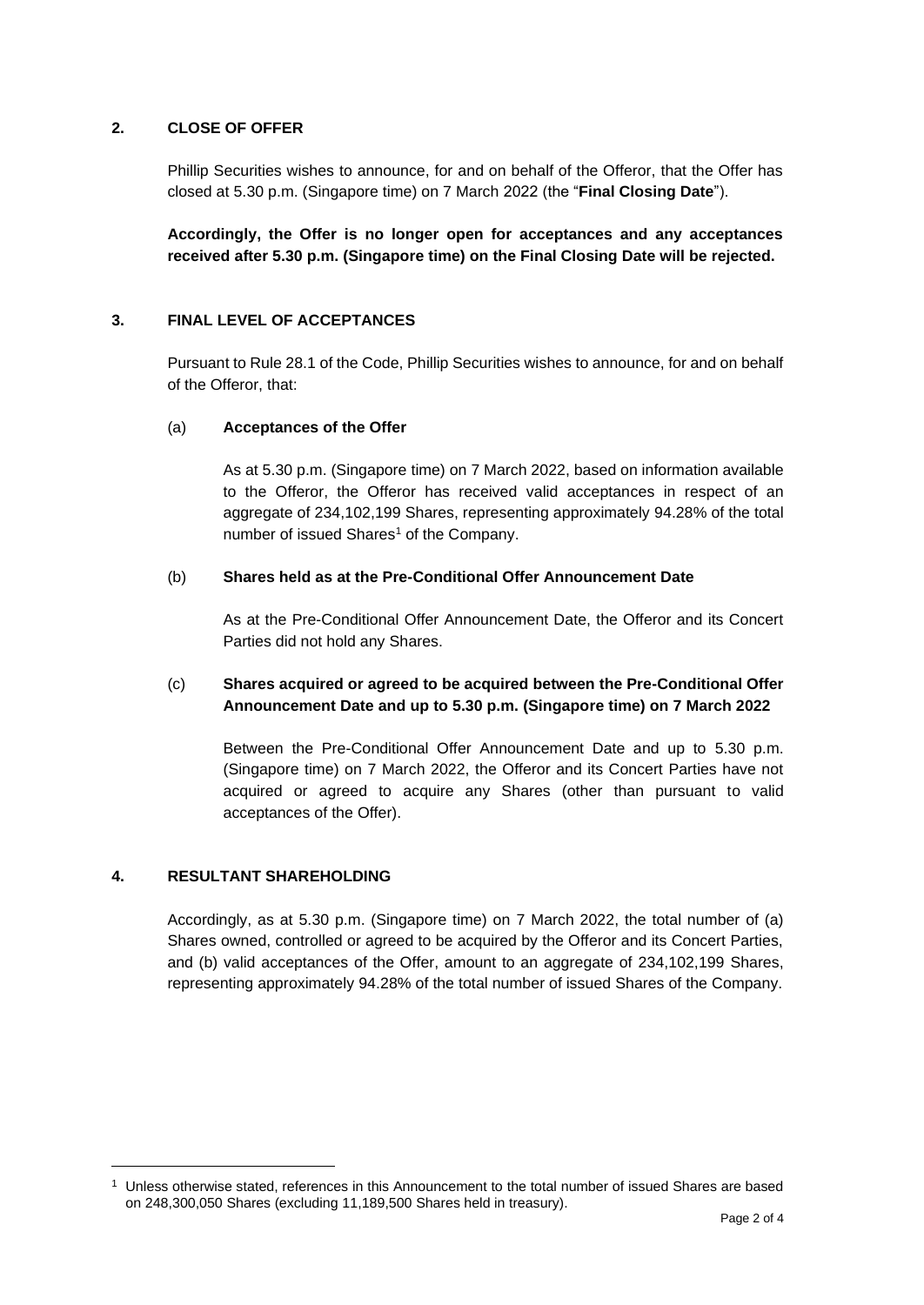# **5. COMPULSORY ACQUISITION, TRADING SUSPENSION AND DELISTING**

## **5.1 Compulsory Acquisition**

As announced by Phillip Securities for and on behalf of the Offeror on 3 March 2022, the Offeror has received valid acceptances pursuant to the Offer in respect of not less than 90% of the total number of issued Shares (other than those already held by the Offeror, its related corporations or their respective nominees as at the date of the Offer and excluding any Shares held in treasury). Accordingly, the Offeror is entitled and intends to exercise its right of compulsory acquisition under Section 215(1) of the Companies Act to compulsorily acquire all the Shares held by the Shareholders who have not accepted the Offer as at the Final Closing Date (the "**Dissenting Shareholders**"), at the Offer Price of S\$0.238 for each Share. The Offeror will in due course despatch to the Dissenting Shareholders the relevant documentation together with the prescribed notices under the Companies Act in relation to the exercise of its right of compulsory acquisition.

Dissenting Shareholders will have the right under and subject to Section 215(3) of the Companies Act, to require the Offeror to acquire their Shares at the Offer Price for each Share as the Offeror has acquired, pursuant to the Offer, such number of Shares which, together with the Shares held by the Offeror, its related corporations or their respective nominees, comprise 90% or more of the total number of issued Shares (excluding Shares held in treasury).

**As the Offeror will be proceeding to compulsorily acquire the Shares of the Dissenting Shareholders, the Dissenting Shareholders need not take any action in relation to their right under Section 215(3) of the Companies Act. Dissenting Shareholders who wish to exercise such right or who are in any doubt as to their position are advised to seek their own independent legal advice.**

# **5.2 Trading Suspension and Delisting**

As stated in the Offer Document, the Offeror intends to privatise the Company and does not intend to preserve the listing status of the Company. In the event that the trading of Shares on the SGX-ST is suspended pursuant to Rule 724, Rule 1104 or Rule 1303(1) of the Catalist Rules, the Offeror has no intention to take steps for any such trading suspension to be lifted.

**Following the completion of the aforesaid compulsory acquisition pursuant to Section 215(1) of the Companies Act, the Offeror will proceed to delist the Company from the SGX-ST.**

# **6. RESPONSIBILITY STATEMENT**

The directors of the Offeror and the directors of NGL (including those who may have delegated detailed supervision of this Announcement) have taken all reasonable care to ensure that the facts stated and all opinions expressed in this Announcement are fair and accurate and that no material facts have been omitted from this Announcement, and they jointly and severally accept responsibility accordingly.